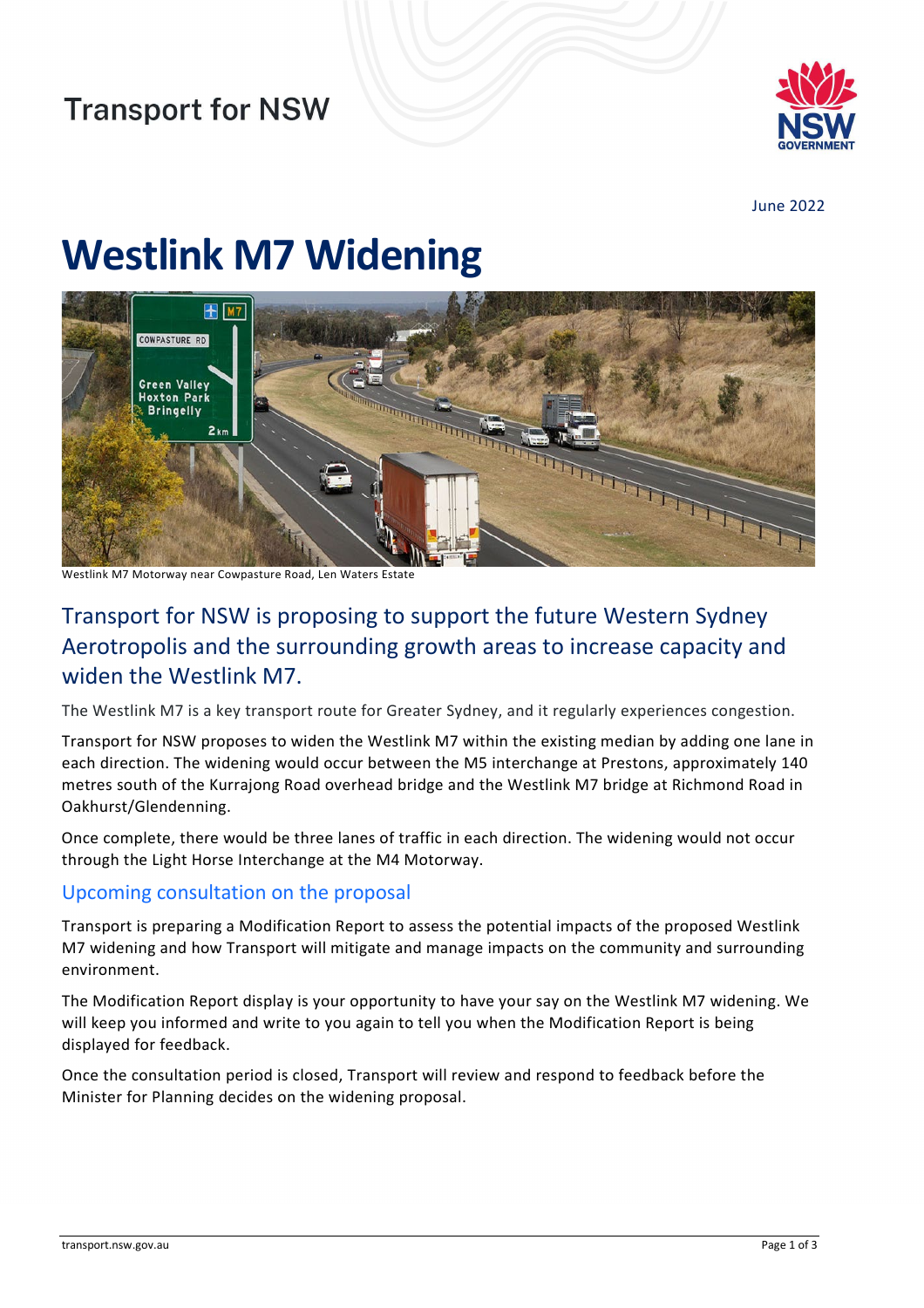#### Investigation work

We will investigate ground conditions within the median of the Westlink M7 over **36 nights shifts** between **Friday 24 June** and **Sunday 7 August**, weather permitting.

Our work hours will be between **9pm** and **5am, Monday** to **Saturday**. We will spend no more than two night shifts in a row in one area.

Our work needs to be carried out at night to minimise traffic disruption and reduce safety risks to our workers and motorists. The investigation work may be noisy at times, but we will do everything we can to minimise its impact, including completing noisier tasks by midnight.

There will be some temporary traffic changes during our work hours to make sure the work zone is safe. For the latest traffic updates, you can call **132 701**, visit **livetraffic.com** or download the Live Traffic NSW App.

We apologise for any inconvenience and thank you for your patience during this work.

### Benefits of widening the Westlink M7

- Eased congestion by enabling faster and more reliable connections between Sydney's South West and North West
- Better and more reliable trips for people, businesses, and freight
- Improved journey times to planned growth areas and the new Western Sydney International (Nancy-Bird Walton) Airport.